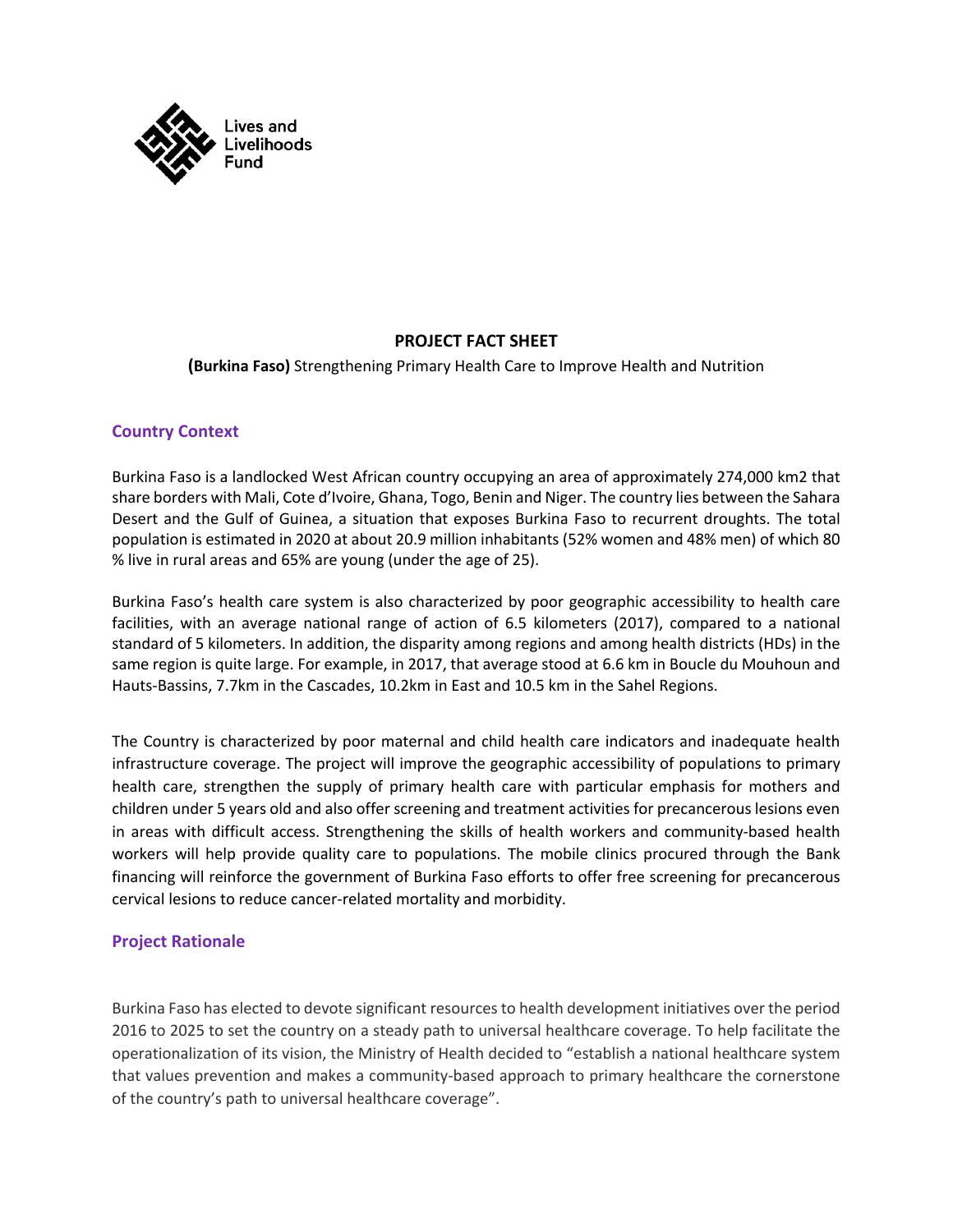

# **Project Objectives**

The project will contribute to the achievement of the objectives of the NHDP (2011-2020). Specifically, the project will contribute in reducing maternal, neonatal, and infant/child mortality and morbidity and inequities in access to quality healthcare in the Cascades, Hauts Bassins, South Central, and Eastern health regions of the country by the year 2024. The project will establish 25 health and social promotion centers and 100 community health posts in selected rural communities to improve the geographic accessibility of primary health care services. The project will strengthen the skills of health care workers and will ensure that the population receives high-quality care. It will also support behavior change communication and community mobilization to improve the uptake of reproductive health care services. The project will similarly procure 15 equipped mobile clinics to provide outreach prevention and primary care services to Internal Displaced Persons and communities where clinics are not available. These mobile clinics will also provide screening and treatment of precancerous lesions, in the most isolated areas as part of the efforts to provide services to improve maternal and neonatal health.

### **Project Components:**

The project activities are based on the following components:

- ❖ Component 1= Strengthening the provision of health care services at the peripheral level - Building and equipping 25 CSPSs
	- 100 PSCs will be built, equipped, and provided with kits
	- 15 mobile units (equipped vehicles).
- ◆ Component 2 = Strengthening the quality of services, focused on the person and patient safety - CSPS, CBHWS and CSOs: Training and support to 4834 health care workers (including 534 health care personnel and 4300 community volunteers),
- ❖ Improving data quality at the community level
	- Supportive supervision
	- M&E

Component 3: Increase the uptake of primary health care services

- Collaboration/cooperation with specialized NGOs to support the establishment of community-based health insurance organizations and implementation of behavior change communication campaigns in the targeted areas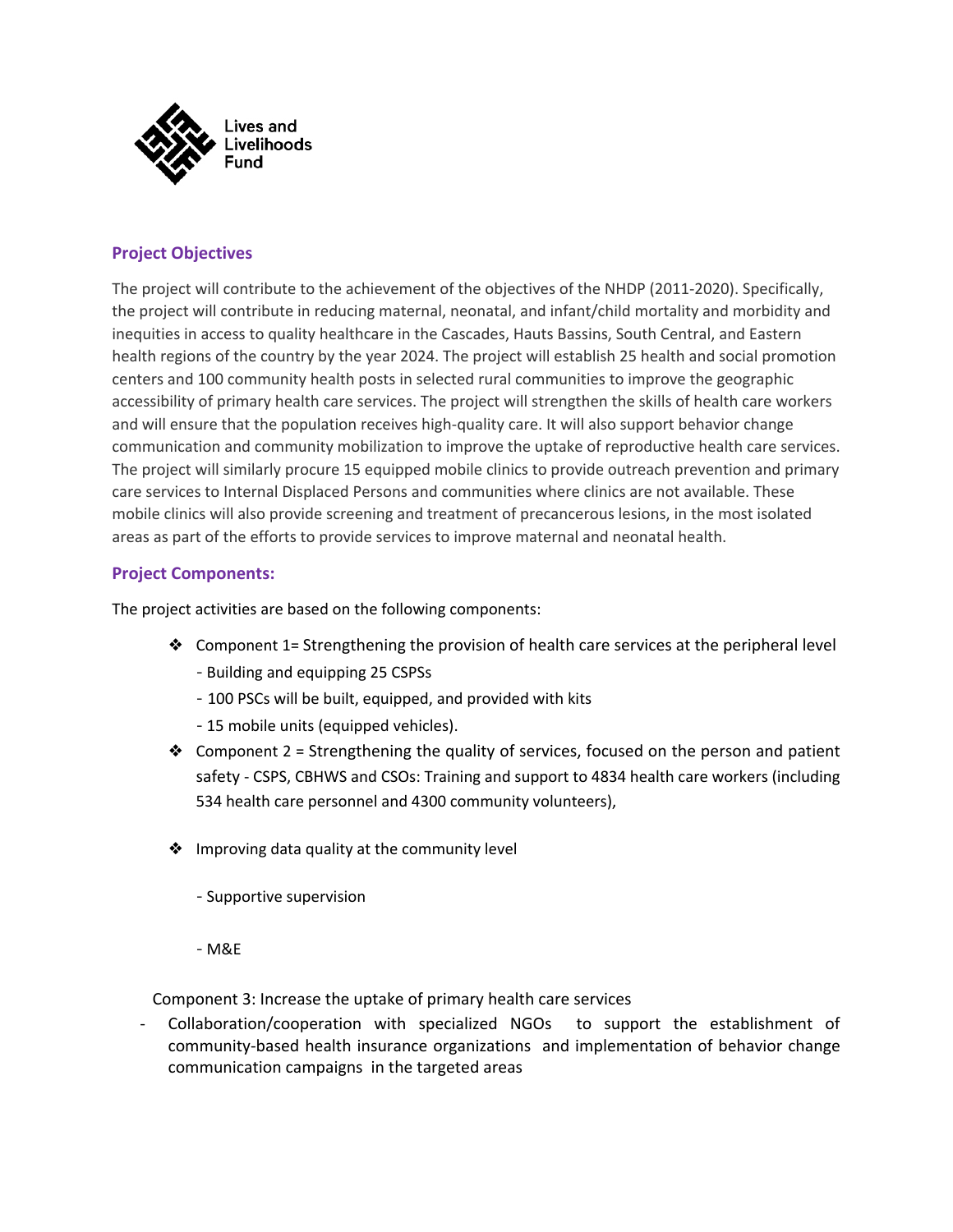

- support to the management committees of the HSPCs to collect from households the premium contributions to the Community Based Health Insurance Organizations or to the National Universal Health Insurance Fund
	- ❖ Component 4 = Support to Project Implementation - Support to the operation of the Project Management Unit and the coordination of interventions Project financial audit

### **Key project information**

-

**IC Approved:** in October 2019

**Total Project Cost:** US\$ 28 million

**LLF Financing:** \$ 17.3 million, OCR \$ 9.3 million, grant

**Co-financing:** \$ 1.4 million (GoBF)

**Project duration:** 5 years from effectiveness

Effectiveness (actual): 3 June 2021

#### **Expected Outcomes**

- Primary health care service coverage is increased in the intervention area
- The delivery of quality, client-centered services is increased in the intervention area
- The demand for and use of quality services is increased in the intervention area.

#### **Benefits and impact**

#### By 2024

- Percentage of the population within the 5 km range of action of a functional primary health care facility increased from 59.2% to 70%

-Rate of deliveries assisted by skilled attendants increased from 83.9 to 85.18%

- ANC 4 completion rate increased from 38% to 60%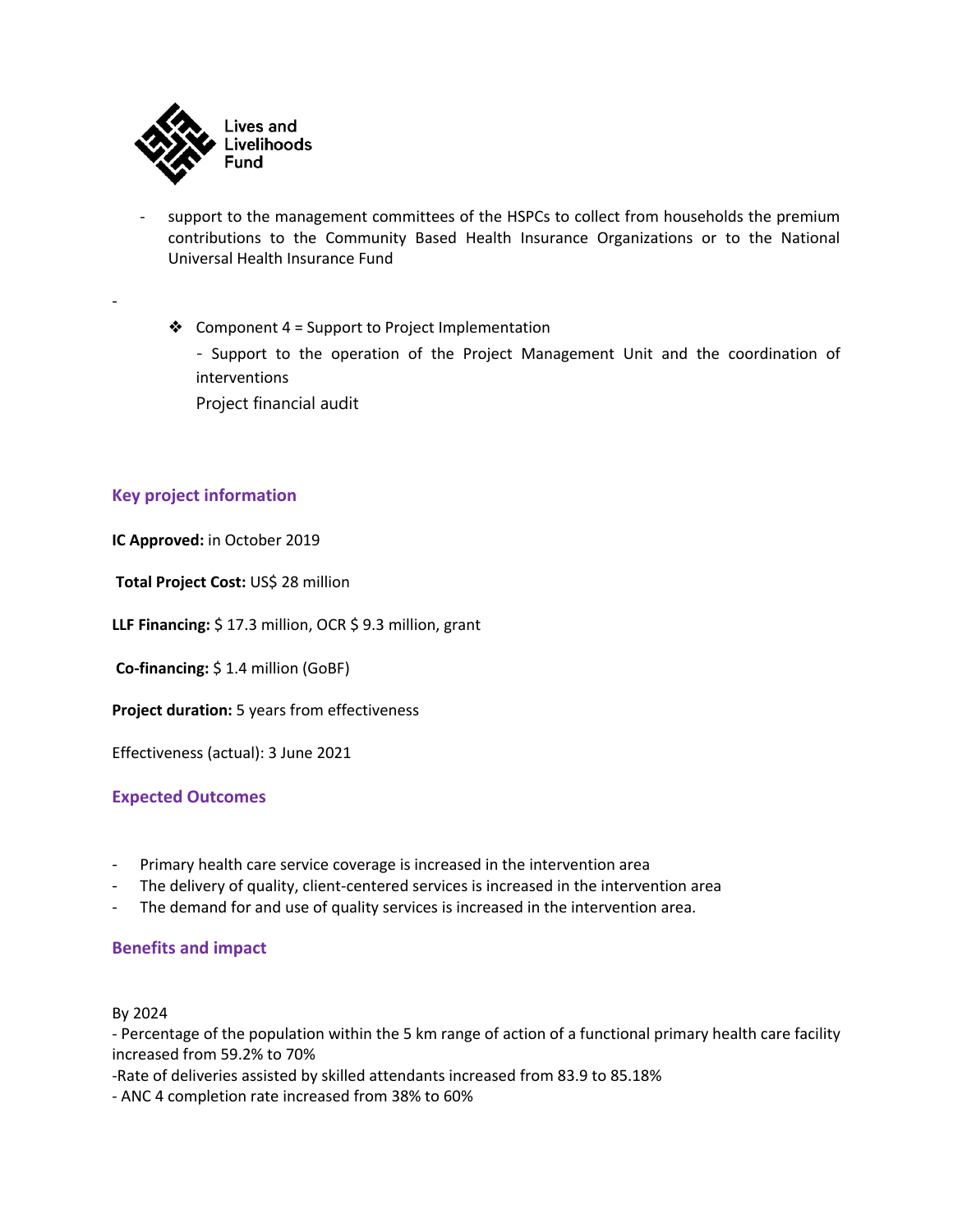

 - Exclusive breastfeeding rate TBD Health service utilization rate / Number of contacts per inhabitant per year increased from 1.4 to 2. % of pregnant women seen for prenatal visit 1 in the first trimester of pregnancy increased from 35.7% to 45% This will be achieved through: 72 integrated supervisions conducted 1 protocol developed for the screening and treatment of cervical and breast cancer 1 15 mobile clinics purchased (CSI) 25 HSPCs built and equipped (CSI) 100 CHPs build and equipped (CSI) 8 workshops organized to share experience on Integrated Disease Management 4300 CHW trained (CSI) 534 health care providers trained (CSI)

# **Donor Partners**

#### ● **Abu Dhabi Fund for Development (ADFD)**

The Abu Dhabi Fund for Development (ADFD) is an aid agency established by the government of Abu Dhabi in 1971. ADFD aims to help developing countries to achieve sustainable socio-economic growth; through financial assistance in the forms of concessionary loans, managing government grants and equities. ADFD also peruses investments to encourage the private sector in the recipient countries to play an essential part in accelerating the economic development process, and at the same time playing a pivotal role in strengthening and diversifying the future resources of the Fund.

● **Bill and Melinda Gates Foundation (BMGF)**

The Bill & Melinda Gates Foundation (BMGF) is an American private foundation based in Seattle, Washington. The primary goal of the foundation is to enhance healthcare and reduce extreme poverty across the globe and expand educational opportunities and access to information technology in the U.S.

● **Islamic Solidarity Fund for Development (ISFD)**

The Islamic Solidarity Fund for Development (ISFD) is dedicated to reducing poverty in its member countries by promoting pro-poor growth, emphasizing human development, especially improvements in